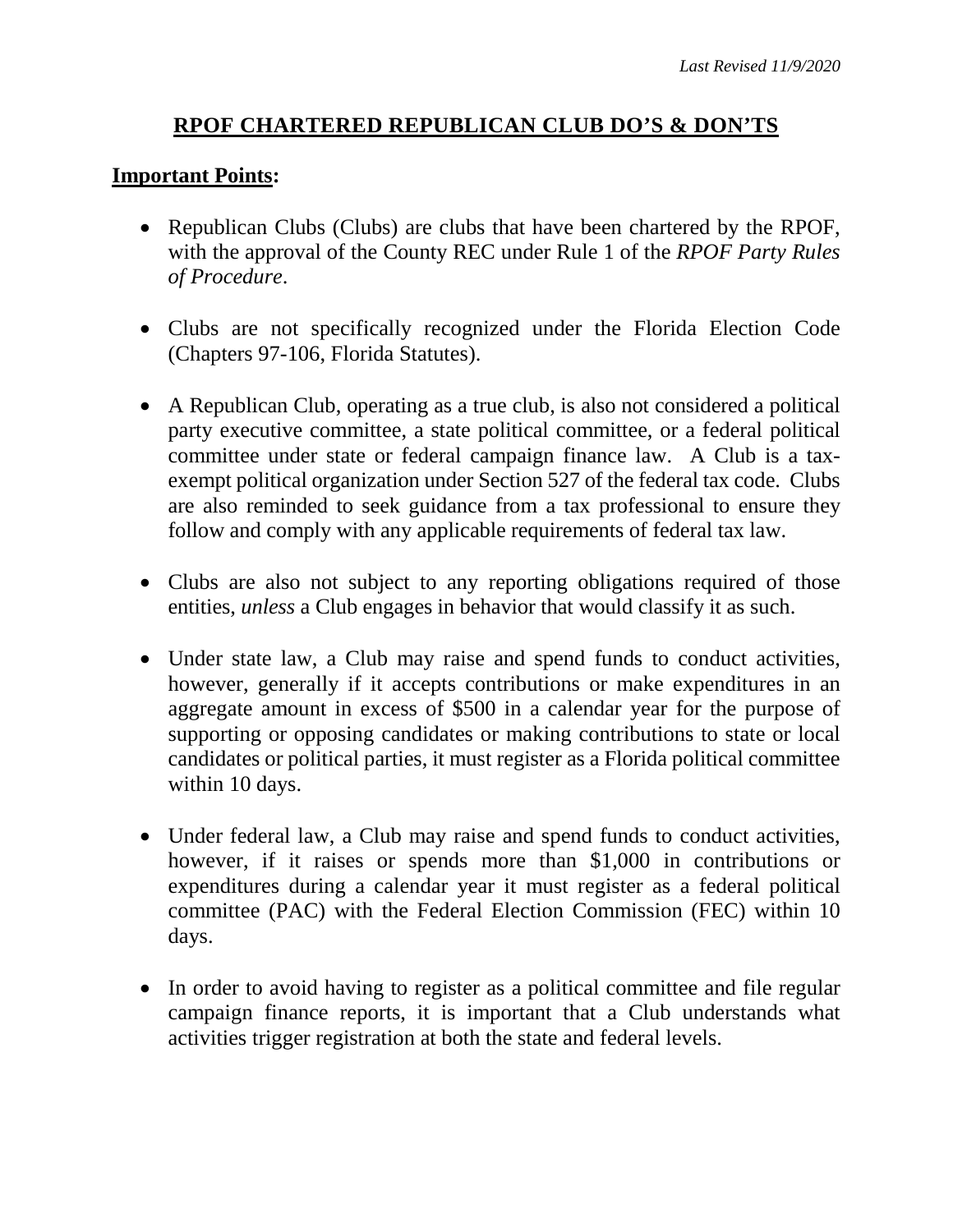# **Florida Campaign Finance Law**

A Republican Club will generally want to operate in a way that makes it avoid having to register as a state political committee (PC) and subjecting itself to reporting requirements under Florida law. To do so, a Republican Club needs to understand how to *avoid* qualifying as a state PC.

A "political committee" is defined in Florida law as:

1. A combination of two or more individuals, or a **person** other than an individual, that, **in an aggregate amount in excess of \$500** during **a single calendar year**:

a. **Accept contributions** for the purpose of making contributions to any candidate, political committee, affiliated party committee, or political party;

b. **Accept contributions** for the purpose of expressly advocating the election or defeat of a candidate or the passage or defeat of an issue;

c. **Make expenditures** that expressly advocate the election or defeat of a candidate or the passage or defeat of an issue; or

d. **Make contributions to a common fund**, other than a joint checking account between spouses, from which contributions are made to any candidate, political committee, affiliated party committee, or political party.

2. The sponsor of a proposed constitutional amendment by initiative who intends to seek the signatures of registered electors.

§ 106.011(16), Fla. Stat. (emphasis added).

# **Relevant Definitions:**

 A "person" is defined as "an individual or a corporation, association, firm, partnership, joint venture, joint stock company, club, organization, estate, trust, business trust, syndicate, or other combination of individuals having collective capacity. The term includes a political party, affiliated party committee, or political committee." § 106.011(14), Fla. Stat.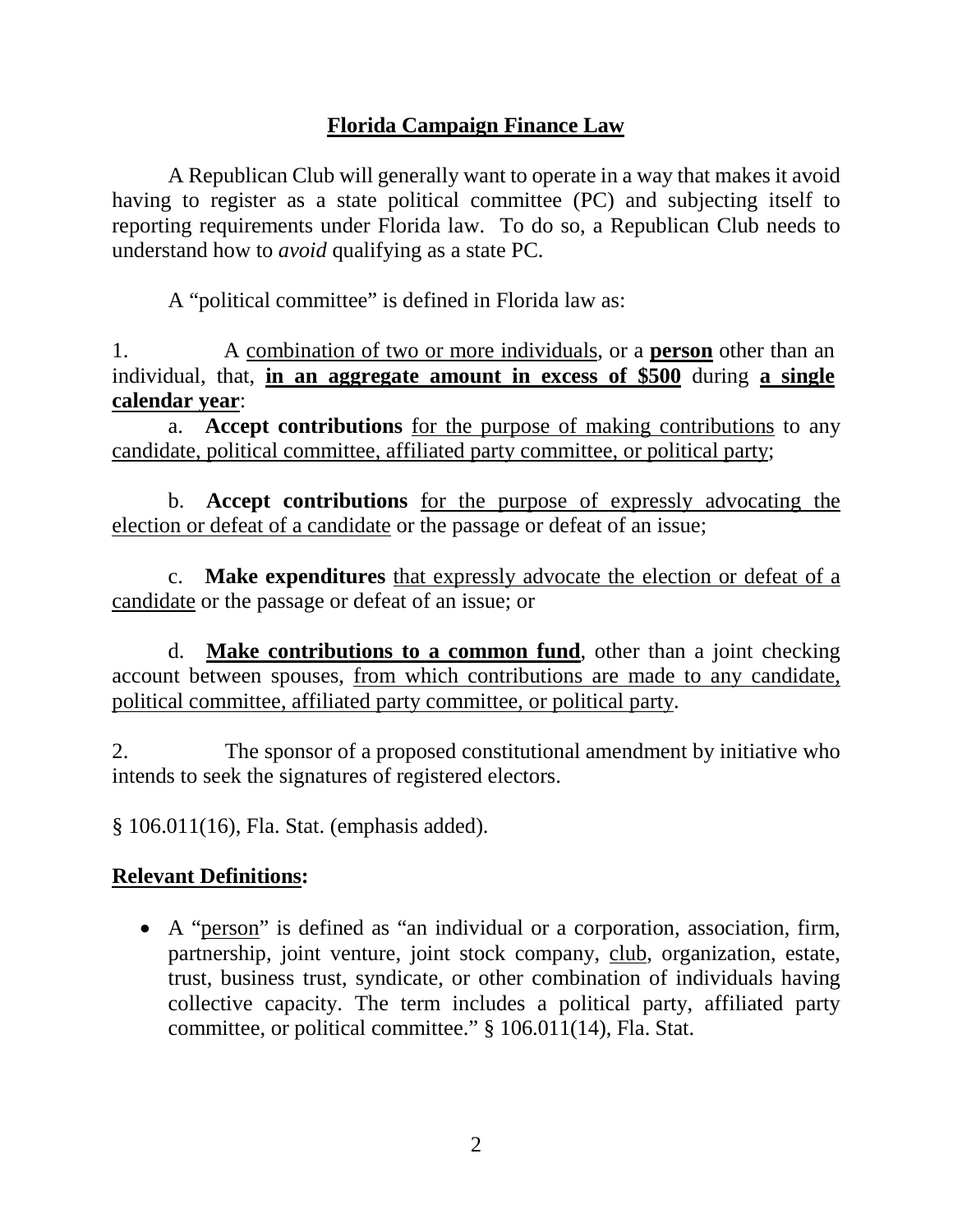- A "contribution" includes "anything of value" "made for the purpose of influencing the results of an election or making an electioneering communication." § 106.011(5), Fla. Stat.
- An "expenditure" includes "anything of value made for the purpose of influencing the results of an election or making an electioneering communication." § 106.011(10), Fla. Stat.
- An "election" means "a primary election, special primary election, general election, special election, or municipal election held in this state for the purpose of nominating or electing candidates to public office, choosing delegates to the national nominating conventions of political parties, selecting a member of a political party executive committee, or submitting an issue to the electors for their approval or rejection." § 106.011(7), Fla. Stat.
- Express advocacy is a communication that contains express "magic words" of advocacy, such as "vote for," "elect," "support," "cast your ballot for," "Smith for Congress," "vote against," "defeat," "oppose," and "reject." *Div. Elec. Op.* 14-03 (June 25, 2014); *Buckley v. Valeo*, 424 U.S. 1 (1976).

The Florida Division of Elections has advised that "[w]hether donations received by a political club and payments by the club are made 'for the purpose of influencing' a Florida election will often be a question of fact that depends on the specific circumstances under which the donations and payments are being accepted and made." *See Div. Elec. Op.* 14-03 (June 25, 2014).

Although Clubs may raise and spend funds to conduct activities, they may not receive contributions in excess of \$500 in a calendar year for the purpose of supporting or opposing candidates or contributing to political parties. If they choose to do so, they meet the definition of a state PC and are required to register as such and comply with the monthly reporting requirements.

A Club operating as a state or federal political committee (without registering) is also no longer operating as a Club, and is violating its charter with the RPOF. The RPOF Chairman, in consultation with the applicable county REC officials, may revoke a general club charter for good cause shown, which includes failure to comply with RPOF Rule 1 and/or state and federal campaign finance law.

If a Club exceeds the \$500 threshold under Florida law qualifying it as a state PC, it will need to register as a PC and file a Statement of Organization (Form DS-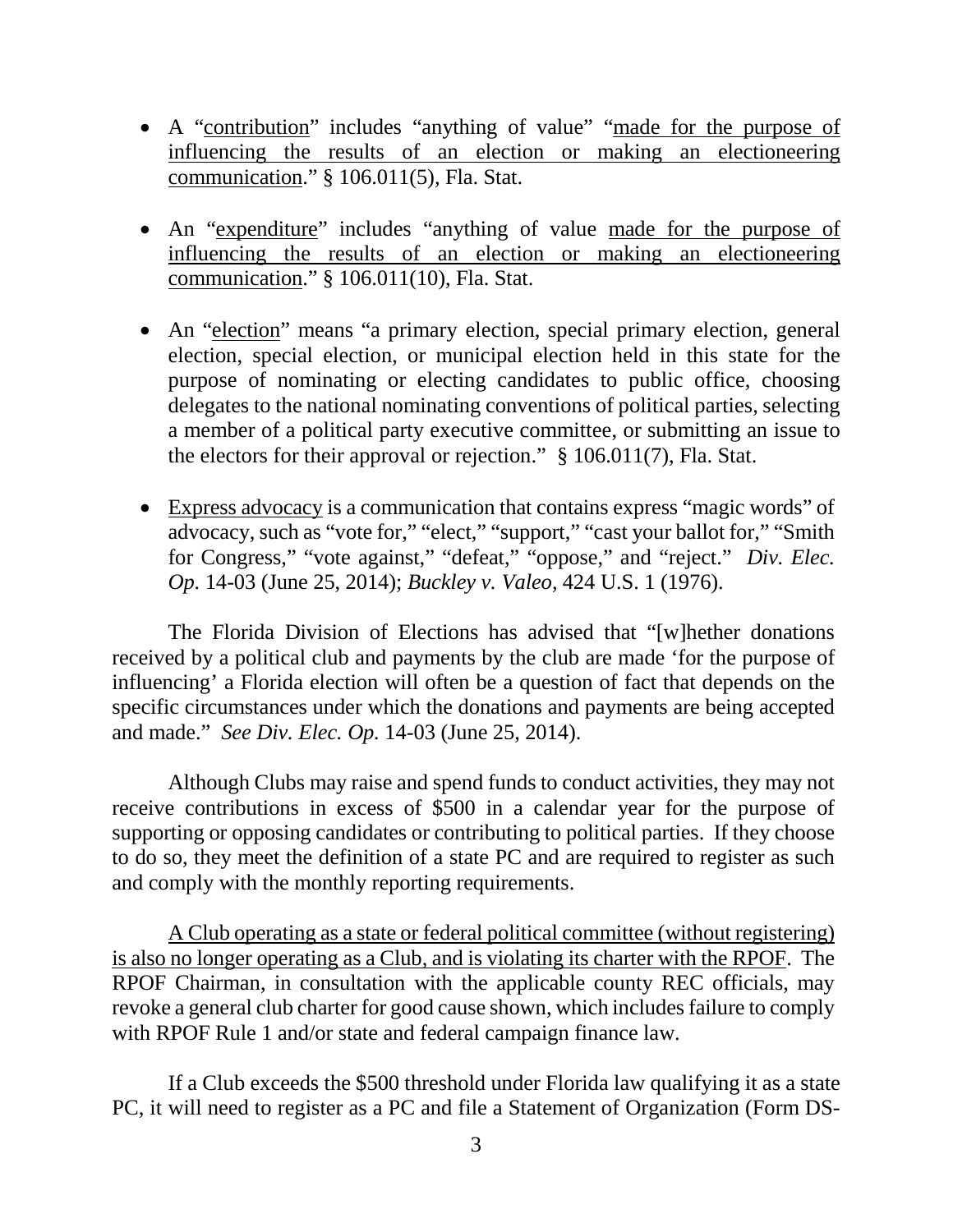DE 5) within 10 days after it receives contributions or makes expenditures in excess of \$500 or seeks the signatures of registered voters in support of an initiative. A state PC supporting or opposing statewide, legislative, multicounty candidates and/or issues must file with the Division of Elections. If the PC is only supporting or opposing countywide or less than county candidates or issues (except municipal) it must file with the county supervisor of elections. If the PC is supporting or opposing only municipal candidates and/or issues it must file with the municipal clerk. If a Club exceeds the \$500 threshold within 10 days of any election, it must immediately file a Statement of Organization. § 106.03(1)(a), Fla. Stat.

After a state PC has filed its Statement of Organization, it must begin filing monthly reports detailing its campaign finance activities (contributions and expenditures) and weekly reports beginning the  $60<sup>th</sup>$  day before a primary election. Even if the state PC has *no* activity in a given reporting period, it still must file a "waiver" report showing that it had no activity. A state PC is subject to automatic fines for not filing or late-filing its reports.

## **Federal Campaign Finance Law**

The Federal Election Campaign Act of 1971, as amended, (the "Act") and FEC regulations, with certain exceptions, defines a "political committee" in part as "any **club**, association, or other group of persons **that receives contributions or makes expenditures, either of which aggregate over \$1,000 during a calendar year**." *See* 2 U.S.C. 431(4)(A); 11 CFR 100.5(a) (emphasis added). Under the Act and Commission regulations, federal political committees are subject to certain registration and reporting requirements, as well as limitations and prohibitions on contributions received and made, and on expenditures made.

#### **Important Points**:

- Under federal law, a Club must register as a federal political committee (PAC) with the Federal Election Commission (FEC) within 10 days of raising or spending more than \$1,000 in contributions or expenditures during a calendar year.
- A Club registers as a federal PAC by filing a Statement of Organization (FEC Form 1) with the FEC. The Statement of Organization collects basic information including the PAC's full name, address, and treasurer.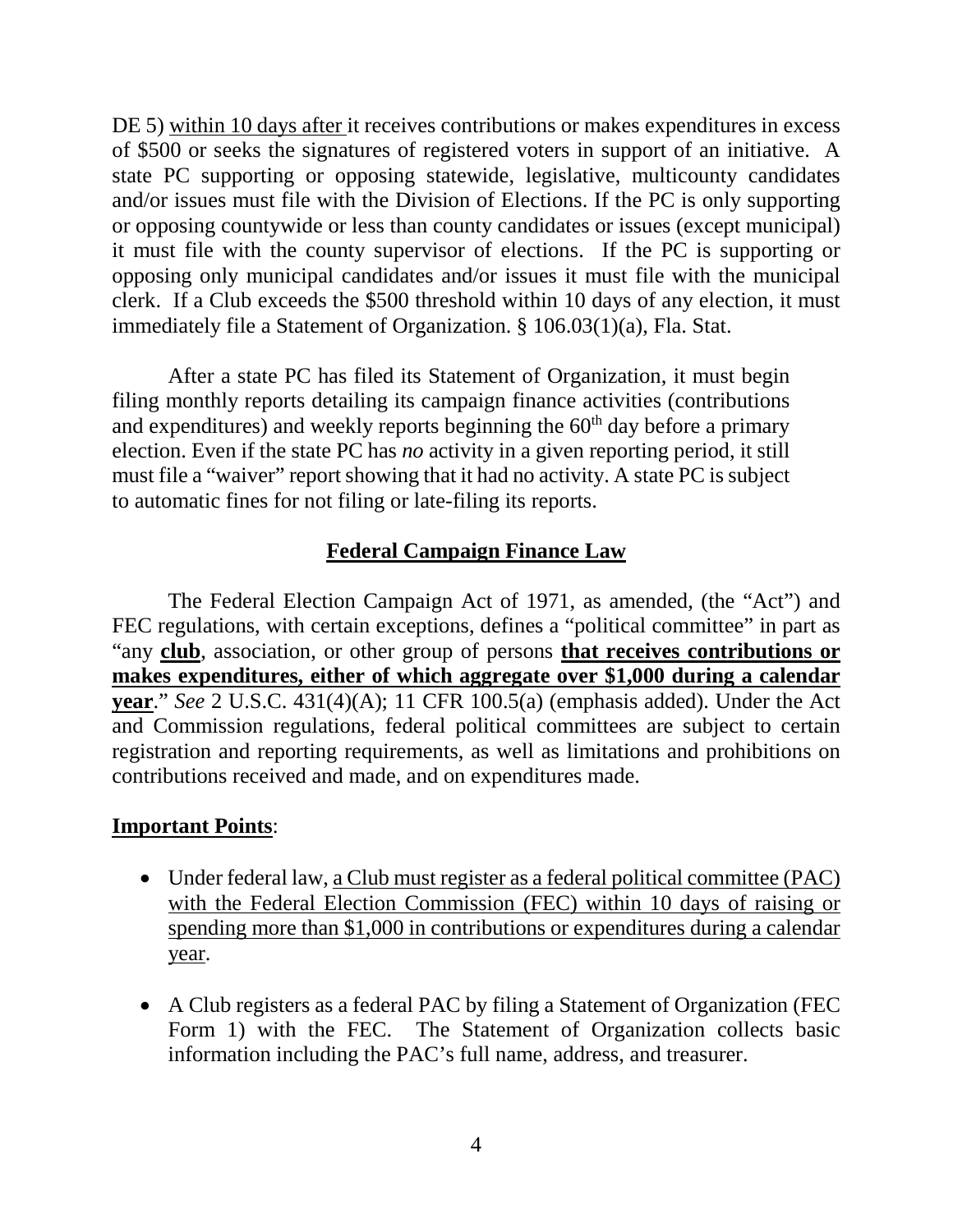- Any kind of contribution to a federal candidate—including gifts of money, inkinds, loans, and extensions of credit count towards the \$1,000 threshold. So do contributions to nonconnected PACs and corporations' separate segregated funds, as well as transfers to national party committees or state party committees.
- A "contribution" under federal campaign finance law is a "gift, subscription, loan, advance or deposit of money or **anything of value** given to influence a federal election; or the payment by any person of compensation for the personal services of another person if those services are rendered without charge to a political committee for any purpose. 11 CFR 100.52(a) and 100.54. (emphasis added).
- An "expenditure" under federal campaign finance law is a "purchase, payment, distribution, loan, advance, deposit, or gift of money or **anything of value**, made for the purpose of influencing a federal election." 11 CFR 100.111 and 100.112 (emphasis added).
- The \$1,000 threshold on contributions and expenditures are separate thresholds that apply to all contributions and expenditures made in a calendar year. They are aggregate thresholds, meaning that contributions made to several federal candidates will be viewed collectively to determine whether the \$1,000 threshold has been crossed.
- Because of the minimal thresholds, a Club can have very little meaningful impact on a federal election without triggering a requirement to register as a federal political committee.
- Due to the complex reporting and compliance requirements under federal law, Clubs are *strongly* advised to consult with counsel and a campaign compliance consultant prior to registering as a federal political committee or engaging in any activities that influence a federal election.

As the FEC has stated previously, "[a]ny funds that are 'contributions' by operation of section 100.57 are contributions for purposes of the 'political committee' definition in 2 U.S.C. 431(4)(A) and 11 CFR 100.5(a) . . . ." *Political Committee Status Final Rules,* 69 Fed. Reg. at 68058. Once a club receives over \$1,000 in contributions, or makes over \$1,000 in expenditures, it will satisfy the statutory definition of a federal "political committee," *see* 2 U.S.C. 433.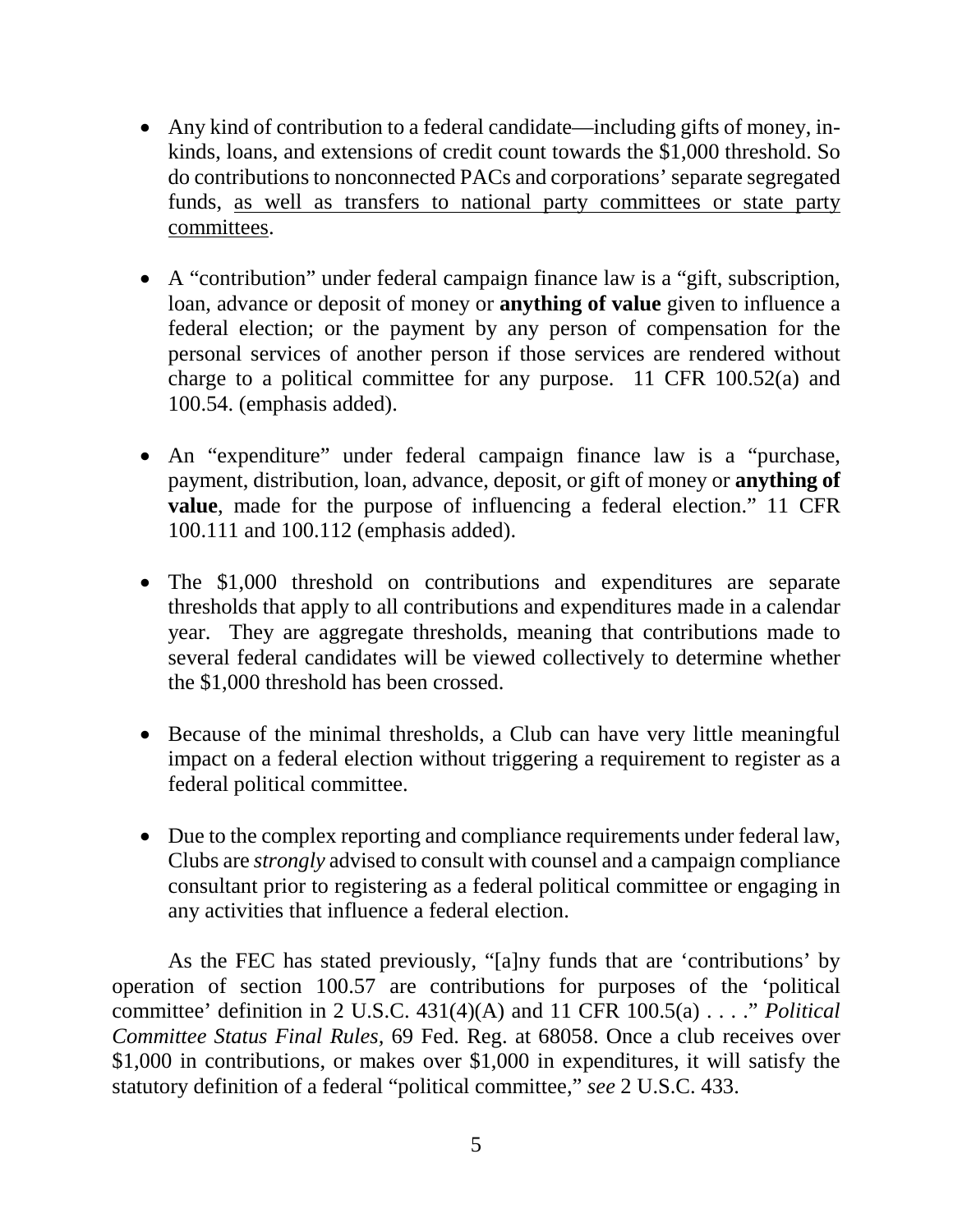#### **§ 100.5 Political committee (52 U.S.C. 30101(4), (5), and (6)).**

*Political committee* means any group meeting one of the following conditions:

(a) Except as provided in 11 CFR 100.5 (b), (c) and (d), any committee, club, association, or other group of persons **which receives contributions aggregating in excess of \$1,000** or **which makes expenditures aggregating in excess of \$1,000 during a calendar year is a [political committee](https://www.law.cornell.edu/definitions/index.php?width=840&height=800&iframe=true&def_id=10b438e5952bd2500bc59ebb03035eb2&term_occur=999&term_src=Title:11:Chapter:I:Subchapter:A:Part:100:Subpart:A:100.5)**.

(b) Any separate segregated fund established under 52 U.S.C.  $30118(b)(2)(C)$  is a political committee.

(c) Any local committee of a political party is a [political committee](https://www.law.cornell.edu/definitions/index.php?width=840&height=800&iframe=true&def_id=10b438e5952bd2500bc59ebb03035eb2&term_occur=999&term_src=Title:11:Chapter:I:Subchapter:A:Part:100:Subpart:A:100.5) if: it receives [contributions](https://www.law.cornell.edu/definitions/index.php?width=840&height=800&iframe=true&def_id=2affd1738ca7c6916c2741784eb0e7d0&term_occur=999&term_src=Title:11:Chapter:I:Subchapter:A:Part:100:Subpart:A:100.5) aggregating in excess of \$5,000 during a calendar year; it makes payments exempted from the definition of contribution, under 11 CFR 100.80, 100.87, and 100.89 and expenditure, under 11 CFR 100.140, 100.147, and 100.149, which payments aggregate in excess of \$5,000 during a calendar year; or it makes contributions aggregating in excess of \$1,000 or makes expenditures aggregating in excess of \$1,000 during a calendar year.

(d) An individual's principal campaign committee or authorized committee(s) becomes a political committee(s) when that individual becomes a candidate pursuant to 11 CFR 100.3.

(emphasis added).

The U.S. Supreme Court has held that, "[t]o fulfill the purposes of the Act," and to avoid "reach[ing] groups engaged purely in issue discussion," only organizations whose major purpose is campaign activity can be considered political committees under the Act. *See e.g., Buckley v. Valeo,* 424 U.S. 1, 79; *FEC v. Massachusetts Citizens for Life, Inc.,* 479 U.S. 238, 262 (1986).

An organization's "major purpose" may be established through its own public statements. *See e.g., FEC v. Malenick,* 310 F. Supp. 2d 230, 234-36 (D.D.C. 2004) (finding the organization evidenced its "major purpose" through its own materials which stated the organization's goal of supporting the election of Republican Party candidates for Federal office and through efforts to get prospective donors to consider supporting Federal candidates); *FEC v. GOPAC, Inc.,* 917 F. Supp. 851, 859 (D.D.C. 1996) (finding that the "organization's [major] purpose may be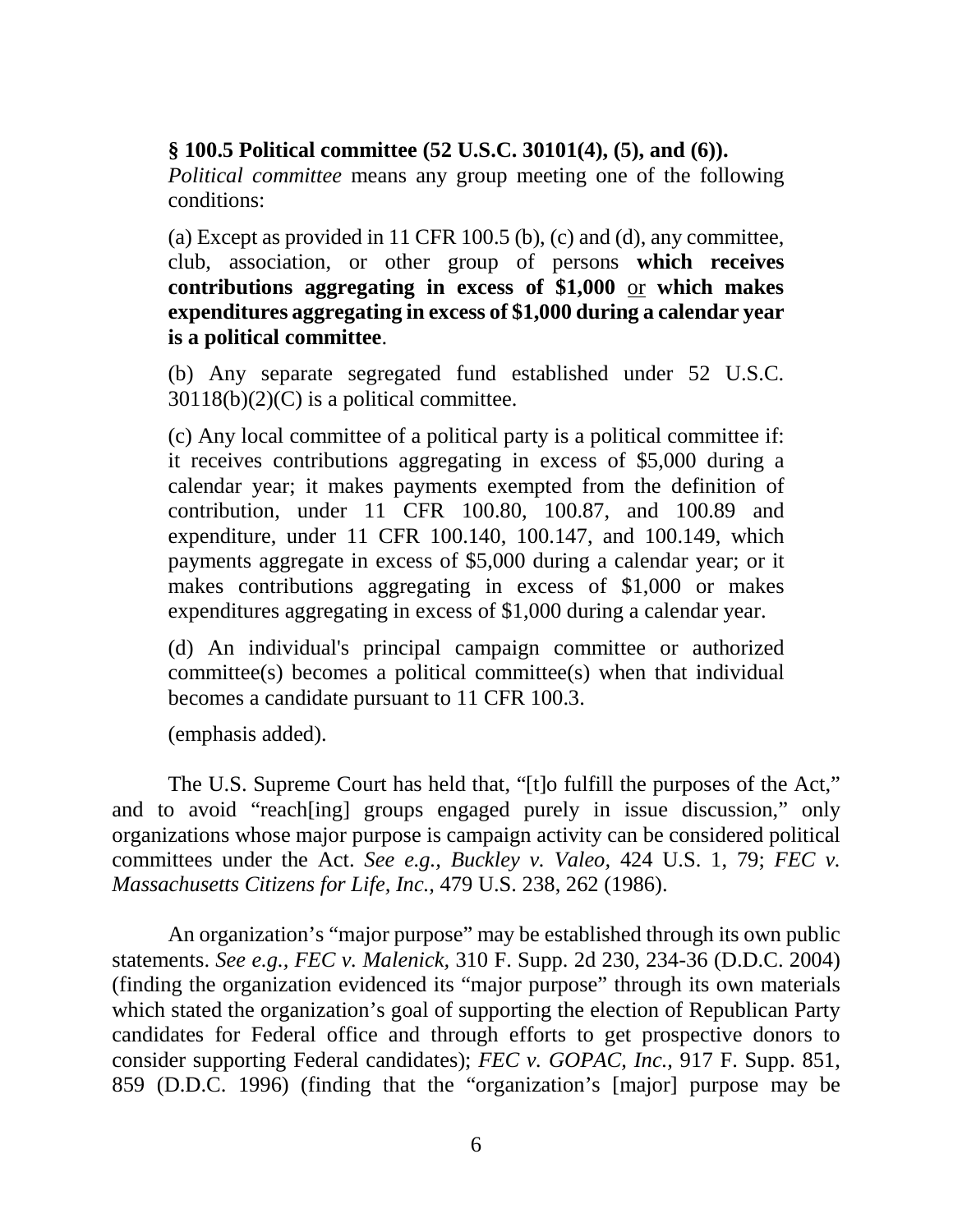evidenced by its public statements of its purpose or by other means. . . ."). A Club may establish its "major purpose" in its adopted bylaws or constitution.

# **FAQs for Chartered Republican Clubs**

## **1. Can a Republican Club solicit contributions or make expenditures for the purpose of influencing Florida elections?**

Yes. However, accepting contributions for the purpose of making contributions to any candidate, political committee, or affiliated party committee, or political party or to expressly advocate the election or defeat of a candidate or the passage or defeat of an issue **in excess of \$500 during a single calendar year** would require the Club to register as a Florida PC.

Further, making any expenditure that expressly advocates the election or defeat of a candidate or the passage or defeat of an issue or making contributions to a common fund from which contributions are made to any candidate, political committee, affiliated party committee, or political party in excess of \$500 during a single calendar year would also require the Club to register as a Florida PC. *See*  §106.011(16)(a), Fla. Stat.

#### **2. Can a chartered Republican Club use the logo, abbreviation, or symbol of the RPOF?**

Yes, as long as a Club is using the logo, abbreviation, or symbol in conjunction with authorized activities under RPOF Rule 1. For example, a Club could use a Republican symbol for a meeting flier, but it may not use the RPOF logo in conjunction with fundraising activities or campaign activities that are not authorized under state or federal law.

## **3. Can a Republican Club engage in voter registration or GOTV activities?**

Individual members of a Republican Club are permitted to volunteer and assist with voter registration and GOTV activities. However, Republican Clubs generally are not permitted to engage in such activity that would exceed the state or federal thresholds or use funds that are impermissible for such activities.

## **4. Can a Republican Club invite Republican speakers to come to a meeting to discuss political topics?**

Yes. However, a Republican Club may not invite a non-Republican to be a guest speaker at an official meeting or function without the prior approval of the REC Chairman.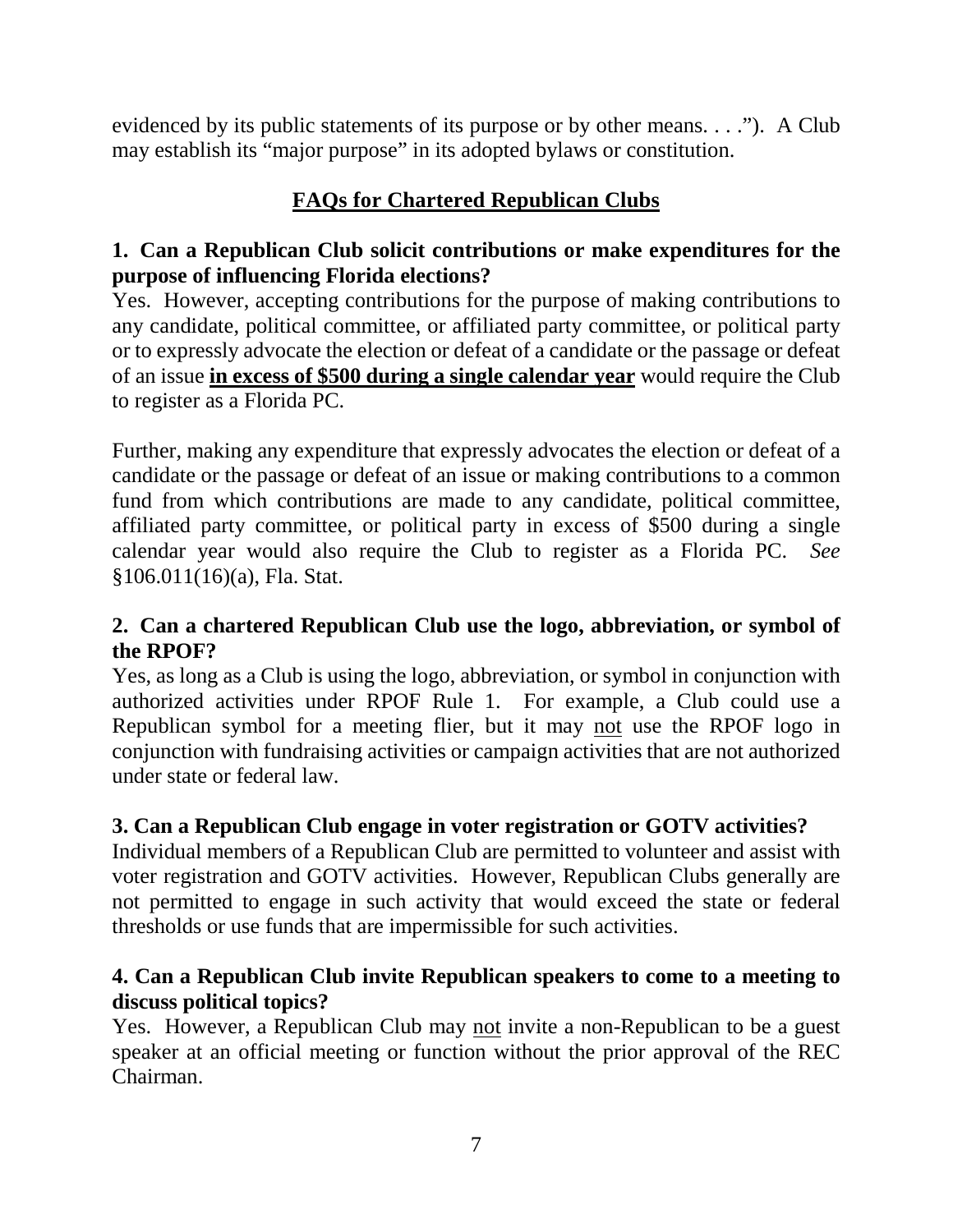# **5. Can a Republican Club create a candidate slate card that is distributed to voters?**

Yes. However, a Club may not spend in excess of \$500 in a calendar year to expressly advocate the election or defeat of a state candidate without registering as a state political committee and may not spend in excess of \$1,000 (of federally permissible dollars) in a calendar year to influence a federal election. Because there are many legal requirements associated with slate cards, it is *strongly* recommended that all slate cards be done through the county REC or the RPOF or the Club should seek advice from legal counsel.

## **6. Can a Republican Club adopt its own bylaws separate from the REC and RPOF?**

Yes. Any bylaws adopted must be consistent with state or federal law, the RPOF Constitution, RPOF Party Rules of Procedure, and the RPOF County Model Constitution.

## **7. Can a Republican Club endorse one Republican candidate over another?**

No. A Republican Club may not participate in intra-party differences, nor may it, in its official capacity as a Republican Club support the nomination of one Republican candidate over another unless the Republican Party has voted to endorse that candidate under RPOF Rule 8.

## **8. Can a Republican Club contribute state money to a REC or RPOF?**

Yes*.* However, a Club may not accept contributions in an aggregate amount in excess of \$500 during a calendar year for the purpose of making contributions to a political party unless it registers as a state PC. This is an aggregate requirement with the other monetary limits under section 106.011(16)(a), Florida Statutes.

The Florida Division of Elections has advised that "[w]hether donations received by a political club and payments by the club are made 'for the purpose of influencing' a Florida election will often be a question of fact that depends on the specific circumstances under which the donations and payments are being accepted and made." *See Div. Elec. Op.* 14-03 (June 25, 2014).

## **9. Can a Republican Club help a REC with its state fundraising activities?**

Yes. However, a Club may not engage in fundraising activities that causes it to exceed the aggregate \$500 threshold limit without registering as a state PC.

# **10. Can individual Club members assist the REC in fundraising or lend their individual names to the REC's fundraising efforts?**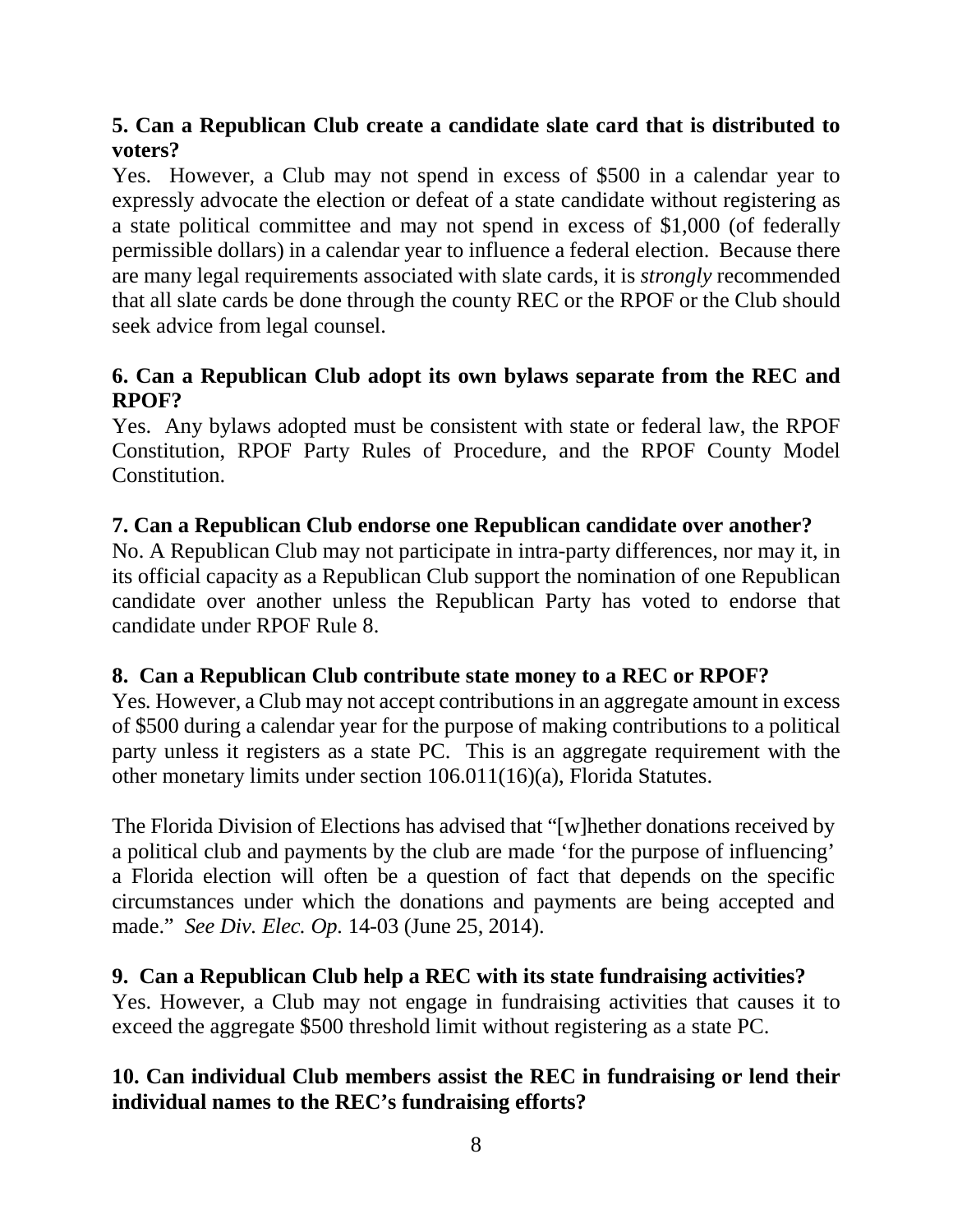Yes. Individual Club members, not acting on behalf of the Club, may hold a fundraiser and serve as honorary hosts and assist the REC in raising funds without any limits.

# **11. Can a Republican Club open a campaign office of its own?**

A Republican Club may open an office. However, if it opens up a "campaign" office a Club is likely to exceed the state or federal threshold limits requiring it to register as a state PC or federal PAC. In order to avoid registering, a Club should be careful to avoid conducting campaign or election activities out of a Club office.

It is *strongly* recommended that individual Club members, not acting on behalf of the Club, conduct all campaign activities through the REC or the RPOF.

#### **12. Can a Republican Club charter be revoked?**

Yes. The Chairman of the RPOF, in consultation with the applicable county REC Chairman, SCM, and SCW, may revoke any general charter for good cause shown. Failure to comply with the requirements of RPOF Rule 1, including failure of a Republican Club to conduct its affairs in compliance with applicable state and federal election and campaign finance laws, constitutes good cause.

#### **13. If a Republican Club charter is revoked or not renewed, is the Republican Club required to return its funds to the REC or the RPOF?**

No. A Republican Club charter in a nutshell simply authorizes a Club to use the "Republican" name, in accordance with the requirements in RPOF Rule 1. Once a Club is no longer chartered, the RPOF does not have jurisdiction over the Club, its funds, activities, or members.

## **14. What ways can a Republican Club raise and spend money?**

A Republican Club may raise money for meeting/event expenses and general Republican policy outreach. A Republican Club cannot raise and spend money above the threshold limits without registering as a state PC or a federal PAC as applicable.

#### **15. If a Republican Club wishes to establish a state PC or federal PAC does it need to fill out other charter information for approval by the REC officials?**

No. However, a Republican club may not use the "Republican" name as part of its state PC or federal PAC without receiving prior written approval from the RPOF. If approval is granted, the state PC or federal PAC is subject to the same charter requirements as a "Republican Club" under RPOF Rule 1.